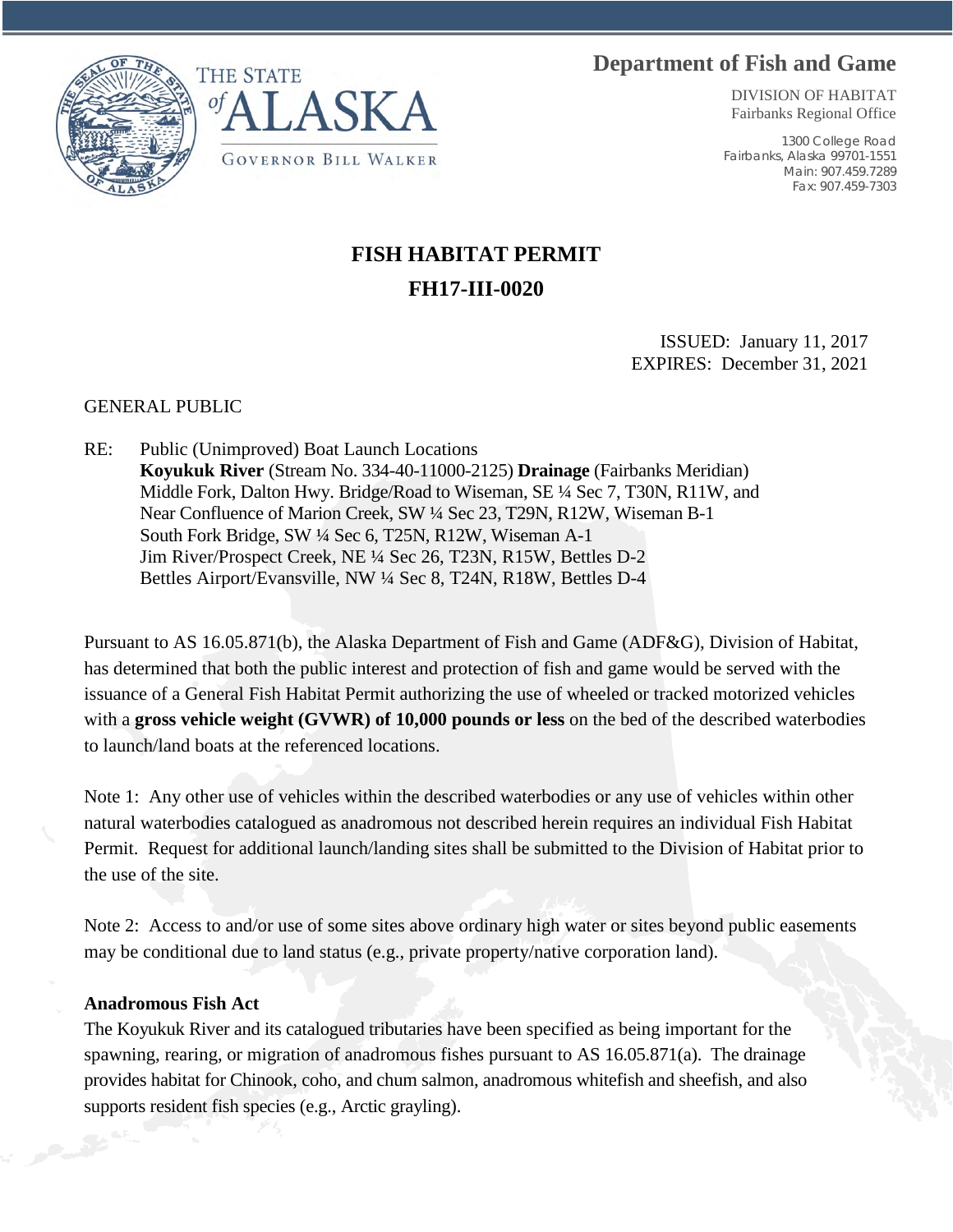In accordance with AS 16.05.871(d), authorization is hereby given to launch and land boats in the described waterbodies at the referenced locations using the described size of vehicle subject to the following stipulation:

1) No streambed or bank alteration, gravel removal, water use, or diversion of any kind is authorized under this permit.

The owner and/or operator of the vehicle (permittee), and/or the legal guardian of minor dependent owner/operators (permittees), is responsible for the actions of contractors, agents, or other persons who perform work to accomplish the approved project. For any activity that significantly deviates from the approved plan, you shall notify the Division of Habitat and obtain written approval in the form of a permit amendment before beginning the activity. Any action that increases the project's overall scope or that negates, alters, or minimizes the intent or effectiveness of any stipulation contained in this permit will be deemed a significant deviation from the approved plan. The final determination as to the significance of any deviation and the need for a permit amendment is the responsibility of the Division of Habitat. Therefore, it is recommended you consult the Division of Habitat immediately when a deviation from the approved plan is being considered.

For the purpose of inspecting or monitoring compliance with any condition of this permit, you shall give an authorized representative of the state free and unobstructed access, at safe and reasonable times, to the permit site. You shall furnish whatever assistance and information as the authorized representative reasonably requires for monitoring and inspection purposes.

This letter constitutes a permit issued under the authority of AS 16.05.871 and must be retained on site during project activities. Please be advised that this determination applies only to activities regulated by the Division of Habitat; other agencies also may have jurisdiction under their respective authorities. This determination does not relieve you of your responsibility to secure other permits; state, federal, or local. You are still required to comply with all other applicable laws.

In addition to the penalties provided by law, this permit may be terminated or revoked for failure to comply with its provisions or failure to comply with applicable statutes and regulations. The department reserves the right to require mitigation measures to correct disruption to fish and game created by the project and which was a direct result of the failure to comply with this permit or any applicable law.

You shall indemnify, save harmless, and defend the department, its agents, and its employees from any and all claims, actions, or liabilities for injuries or damages sustained by any person or property arising directly or indirectly from permitted activities or your performance under this permit. However, this